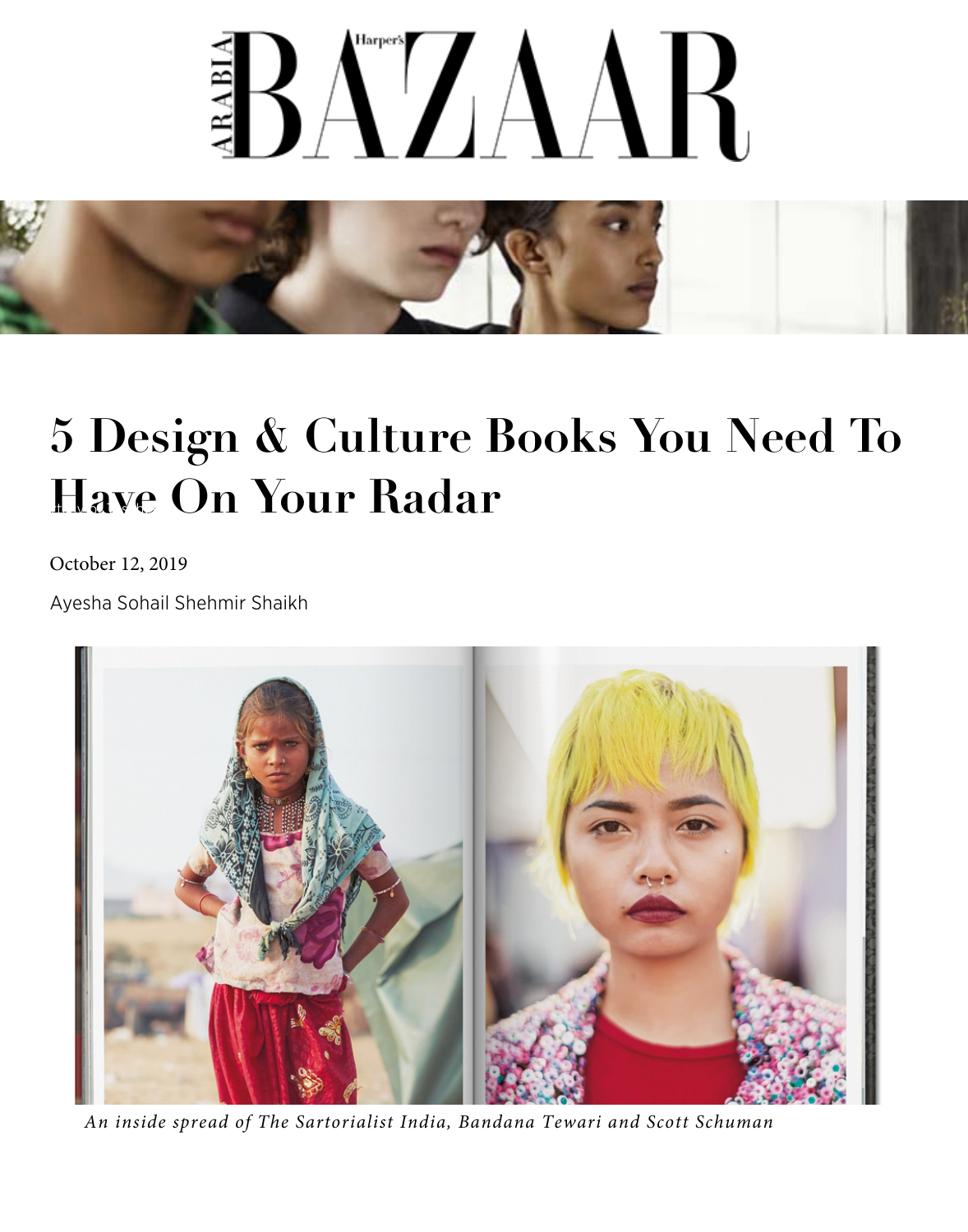## Achille Salvagni, Pilar Viladas

Dedicated to one of the most influential furniture designers, insi[de this](https://www.harpersbazaararabia.com/fashion/watches-jewellery/ralph-masri-launches-ancient-roman-architecture-inspired-jewellery-collection-heliopolis) 272-page spread publication awaits a monograph on acclaimed Roman designer, Achille Salvagni. Featuring a selection of the designer's recent projects, the pages offer a meticulous glimpse into Salvagni's career highlighting themes of harmony, colour, heritage and more.



An inside spread of Achille Salvagni. Courtesy of Rizzoli

"As elegant as his work is, simply playing it safe holds no appeal; Salvagni is the first to admit that 'there's something that drives me to do things that are a little crazy, that make a space more vibrant'," writes Viladas. "He likes to look at a space from a different point of view, to subvert expectations, and to move clients beyond their own expectations." Readers will uncover beautiful imagery on Salvagni's timeless designs accompanied by riveting text on his inspirations for each project, particularly on the narratives which inform his traditional